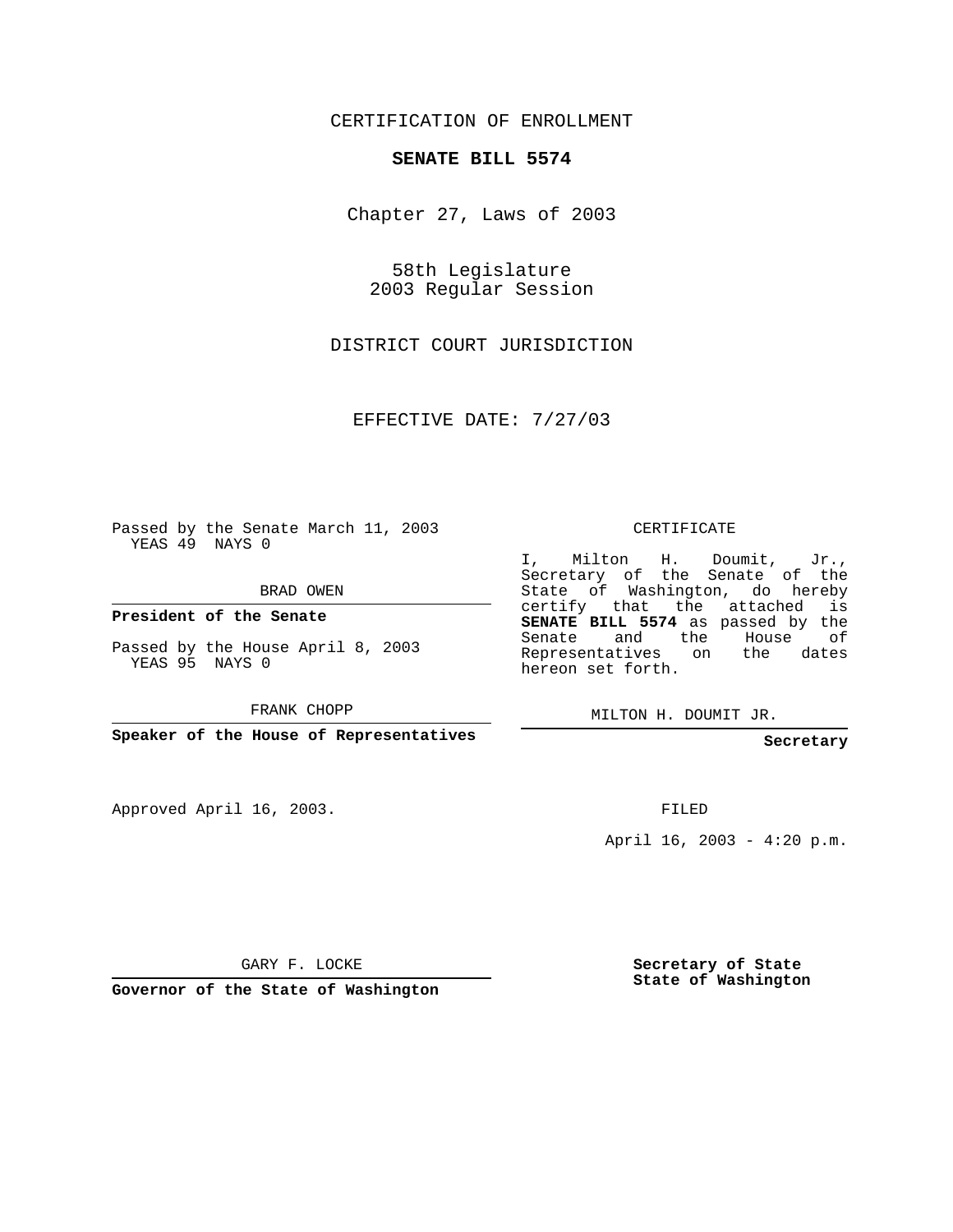## **SENATE BILL 5574** \_\_\_\_\_\_\_\_\_\_\_\_\_\_\_\_\_\_\_\_\_\_\_\_\_\_\_\_\_\_\_\_\_\_\_\_\_\_\_\_\_\_\_\_\_

\_\_\_\_\_\_\_\_\_\_\_\_\_\_\_\_\_\_\_\_\_\_\_\_\_\_\_\_\_\_\_\_\_\_\_\_\_\_\_\_\_\_\_\_\_

Passed Legislature - 2003 Regular Session

**State of Washington 58th Legislature 2003 Regular Session By** Senators Finkbeiner, Poulsen and Reardon; by request of Attorney General

Read first time 01/30/2003. Referred to Committee on Judiciary.

 AN ACT Relating to district court jurisdiction over actions involving commercial electronic mail; and amending RCW 3.66.020 and 3.66.040.

BE IT ENACTED BY THE LEGISLATURE OF THE STATE OF WASHINGTON:

 **Sec. 1.** RCW 3.66.020 and 2000 c 49 s 1 are each amended to read as follows:

 If the value of the claim or the amount at issue does not exceed fifty thousand dollars, exclusive of interest, costs, and attorneys' fees, the district court shall have jurisdiction and cognizance of the following civil actions and proceedings:

(1) Actions arising on contract for the recovery of money;

 (2) Actions for damages for injuries to the person, or for taking or detaining personal property, or for injuring personal property, or for an injury to real property when no issue raised by the answer involves the plaintiff's title to or possession of the same and actions 16 to recover the possession of personal property;

(3) Actions for a penalty;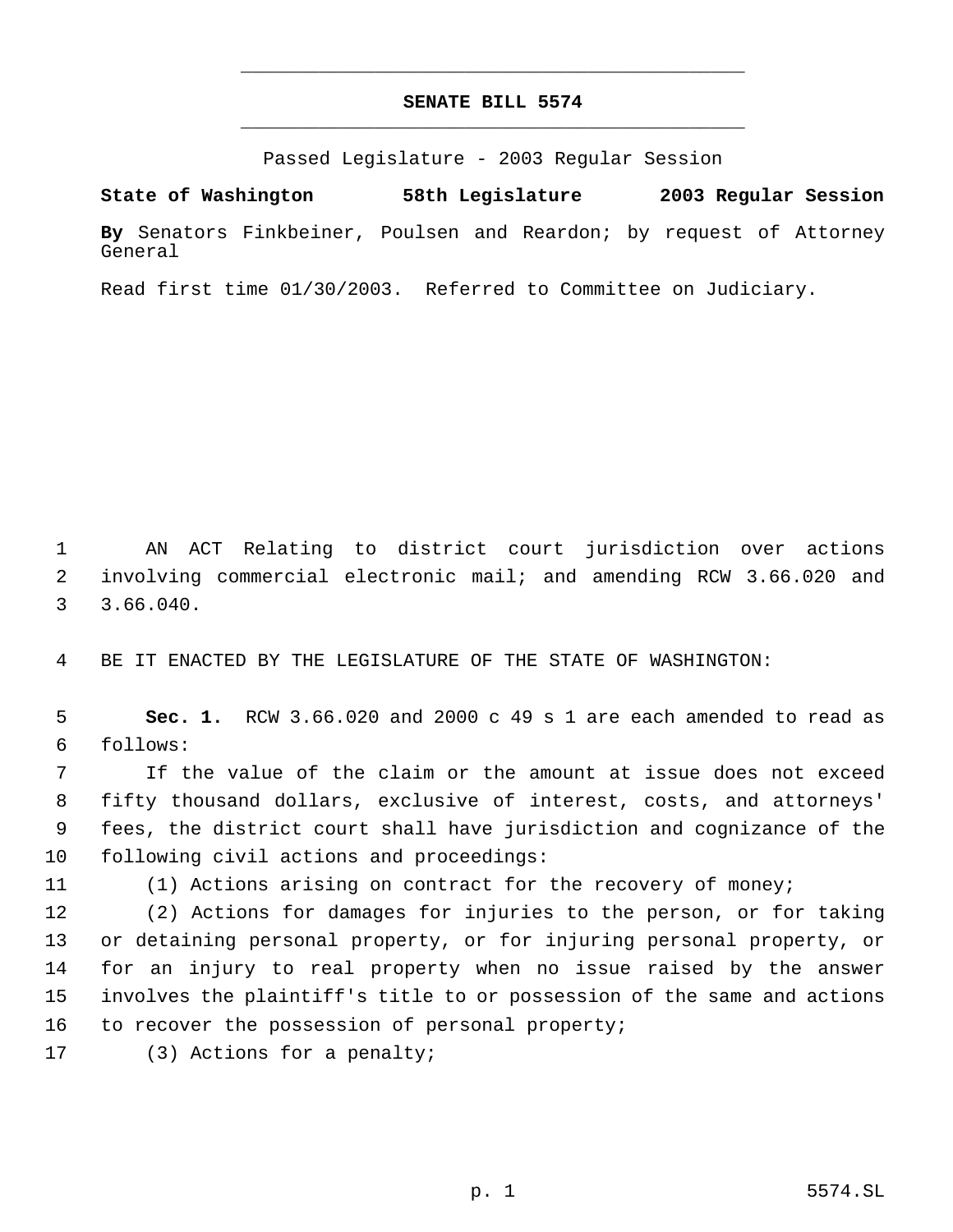(4) Actions upon a bond conditioned for the payment of money, when the amount claimed does not exceed fifty thousand dollars, though the penalty of the bond exceeds that sum, the judgment to be given for the 4 sum actually due, not exceeding the amount claimed in the complaint;

(5) Actions on an undertaking or surety bond taken by the court;

 (6) Actions for damages for fraud in the sale, purchase, or exchange of personal property;

 (7) Proceedings to take and enter judgment on confession of a defendant;

 (8) Proceedings to issue writs of attachment, garnishment and 11 replevin upon goods, chattels, moneys, and effects; ((and))

 (9) All other actions and proceedings of which jurisdiction is specially conferred by statute, when the title to, or right of 14 possession of real property is not involved; and

(10) Actions arising under the provisions of chapter 19.190 RCW.

 **Sec. 2.** RCW 3.66.040 and 2001 c 45 s 1 are each amended to read as follows:

 (1) An action arising under RCW 3.66.020 (1), (4), (6), (7), and (9) may be brought in any district in which the defendant, or, if there be more than one defendant, where some one of the defendants, resides at the time the complaint is filed or in which the defendant, or if there be more than one defendant, where some one of the defendants may be served with the notice and complaint in which latter case, however, the district where the defendant or defendants is or are served must be within the county in which the defendant or defendants reside. If the residence of the defendant is not ascertained by reasonable efforts, the action may be brought in the district in which the defendant's place of actual physical employment is located.

 (2) An action arising under RCW 3.66.020(2) for the recovery of possession of personal property and RCW 3.66.020(8) shall be brought in the district in which the subject matter of the action or some part thereof is situated.

 (3) An action arising under RCW 3.66.020 (3) and (5) shall be brought in the district in which the cause of action, or some part thereof arose.

 (4) An action arising under RCW 3.66.020(2) for the recovery of damages for injuries to the person or for injury to personal property